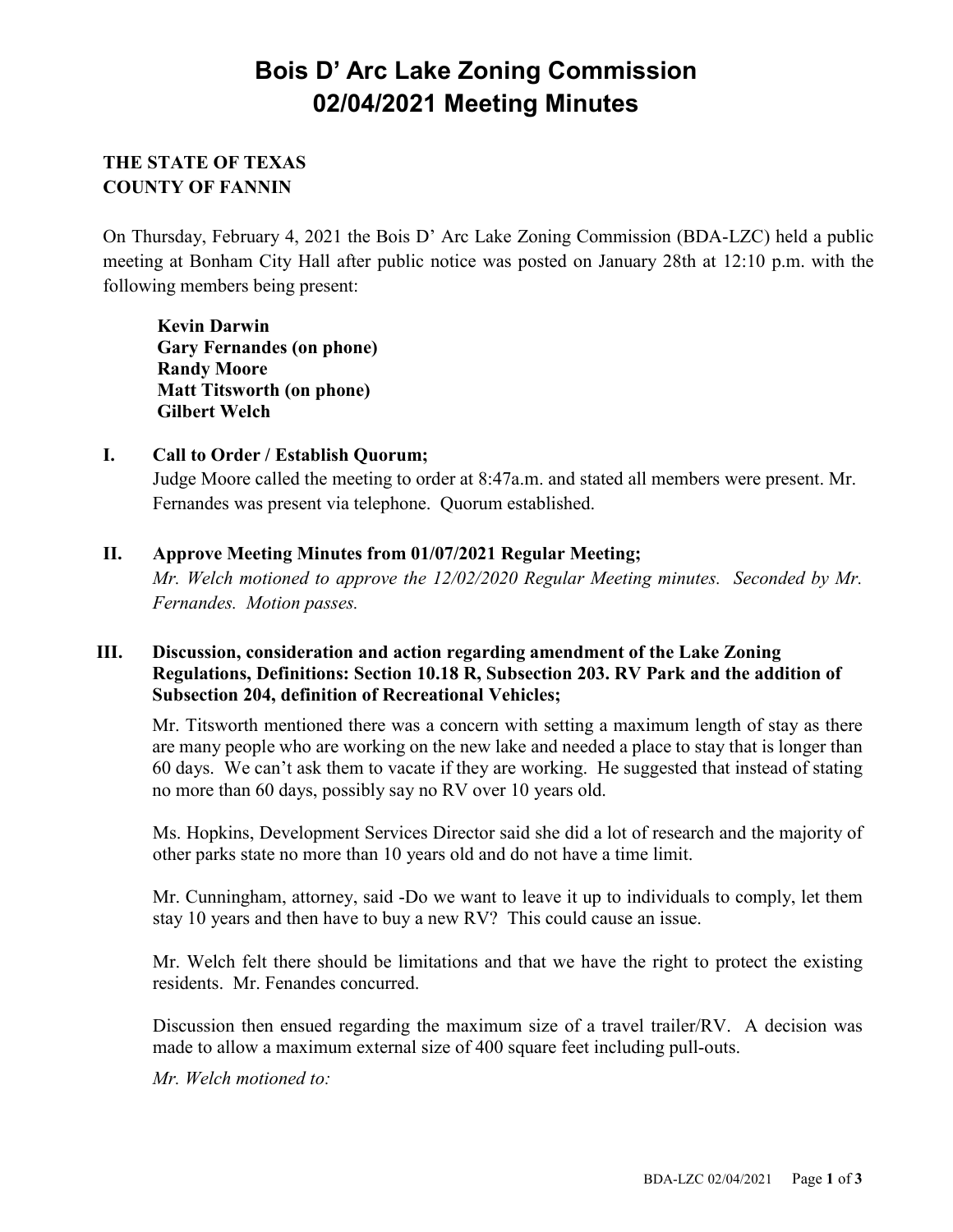- *Add "Recreational Vehicle must be currently legally inspected with current registration and license and as may be otherwise required to lawfully be towed or operated on public roadways in the State of Texas"*
- *Add "Calendar" under Sec. 203, RV Park, before the word 'days'*
- *Change last sentence of newly added Sec. 204(a) to "The exterior area of a travel trailer shall be no more than 400 square feet including pull-outs"*
- *Change the word 'delegate' under Sec. 1.07, Conflicts with other Laws; Exceptions, to "choose not to exercise"*

*Seconded by Mr. Darwin. Motion passes.*

#### **IV. Discussion, consideration and action regarding the recommendation to Commissioners Court of the change in zoning request for 60.0887 acres on CR 2650 in Lamasco; change from Rural Estate Single Family District to R&C Retail and Commercial;**

Mr. Welch, Mr. Titsworth, Mr. Darwin and Mr. Fernandes all preferred to leave the zoning as Rural Estate Single Family District

*Mr. Darwin motioned to recommend to the Commissioners Court to leave the current zoning of Rural Etsate Single Family District in place. Seconded by Mr. Titsworth. Motion passes.*

## **V. Discussion, consideration and action regarding Bois d'Arc Lake Planning and Zoning application fees;**

Ms. Hopkins spoke stating an increase in planning and zoning application fees is needed. It is costing the County more money to post notices in the paper and mail out notices than what the County is receiving in fees. The last two notices posted in the paper were \$328.00 plus the cost of mailing out the required notices to property owners within 200' of the proposed change in zoning. She is recommending an increase to \$350.00 for the following applications: Change in Zoning, Specific Use Permit, Special Exception.

*Mr. Welch motioned to increase the application fee to \$350.00 for the applications mentioned. Seconded by Mr. Fernandes. Motion passes.*

## **VI. Discussion consideration and action regarding changes and/or modifications requested by landowners;**

## **A. Change in Zoning application for 1.75 acres on CR 2900 in Dodd City; from Agricultural to Rural Estate Single Family District**

Ms. Hopkins said the property is just a small section that is adjacent to an already existent residential property, but the change in zoning is needed to have room to allow for the correct easement. There is only one area where a house can be built.

Mr. Welch stated it appeared the property of the change in zoning request is already being used for residential so it should be good.

*Mr. Welch motioned to move forward with the process of notices and public hearings. Seconded by Mr. Darwin. Motion passes.*